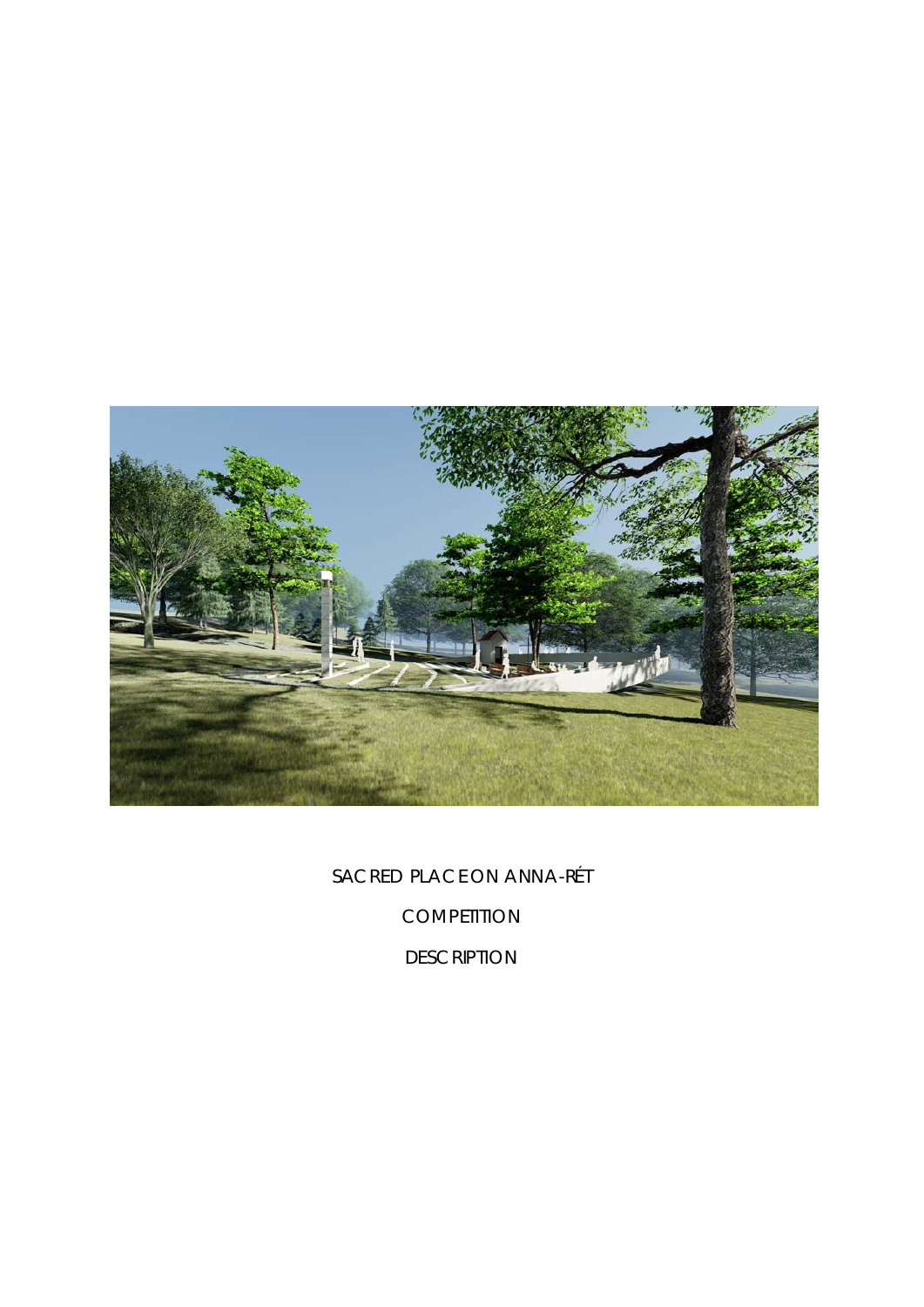## Architectural concept

The most obvious place for the mass to take place is the small clearing in front of the chapel. Presently these ceremonies are all held here. The environment is not perfect for the function, the terrain is tilting uncomfortably. Trees and other landscape elements do not clearly embrace the area, everything is a little uncertain. This plan tries to find stable points, and a frame to show how a function like this could tame its surrounding by fitting in.

The plan: The first and most important architectural space-forming element of the sacred space that has not yet been formed is the small chapel body itself. Symbolically, this building is the house of God. In Euclidean space, one point does not yet form a space, two points only form a line, three points are needed to define a plane. Let us find companions for our object in the forms of an altar and the other as a bell tower, so a plane could be defined.

- 1. Chapel Father
- 2. Altar Son
- 3. Belfry Holy Spirit

Due to the traditional orientation of the altar, it is placed on the east side of the small clearing infront of the chapel, the bell tower on the west side. see image

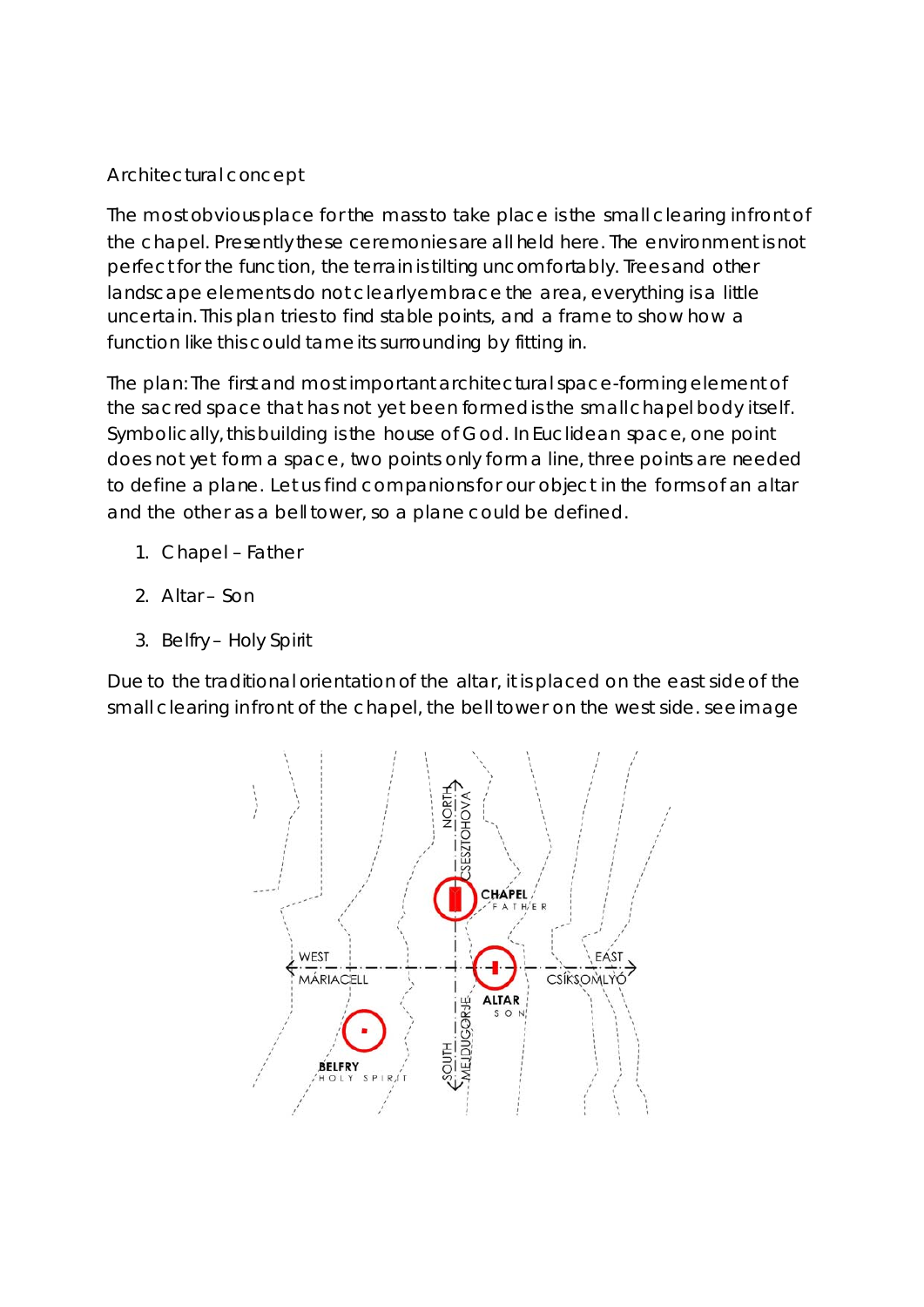This classic formation at this location is fortunate, with the main approach to the site being from the west. The belfry functions as a prominent pylon and gateway and can be well seen from a distance. The altar rests in the eastern corner of the clearing, the forest behind it stands as some sort of natural wall.

There is not yet an exact outline of the sacred place, but it is felt that it may be somewhere around the triangle stretched by the three bodies and their close surrounding. There must be a boundary, if only virtually, where Anna-rét is a playground, a toboggan run, and beyond which a sacred space. I used an ancient technique to draw this outline. I stuck a stake behind each of the three bodies and tied it with a loose rope, then I pulled the ropestaut. see image



The unbroken continuity of the guitar pick-shaped arc shows well the unity of the three bodies, the unity of the trinity, but the alternation of the radii of the arches would suggest the three centers of gravity without the presence of the bodies as well. The paths run tangentially into the arc.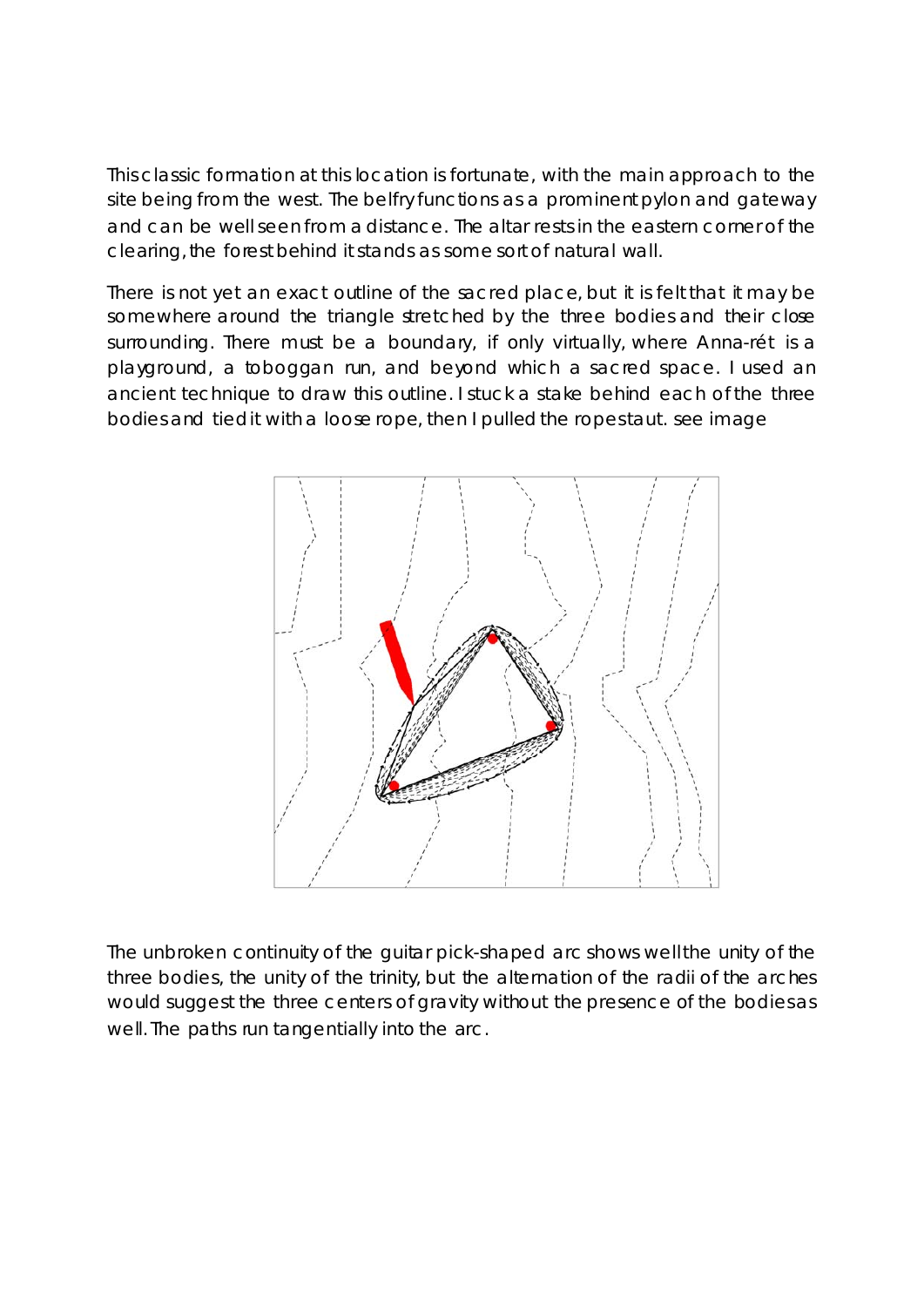

Within the contour I drew three rings, three different zones. see image

The outer ring represents the thick walls of our virtual church, the middle one the side aisles, the inner ring the nave. Let us raise a horizontal wall along the outer ring to the height of the chapel sill. Due to the slope of the terrain, this wall is of variable height, it begins to rise from the foot of the chapel and reaches its highest point behind the altar.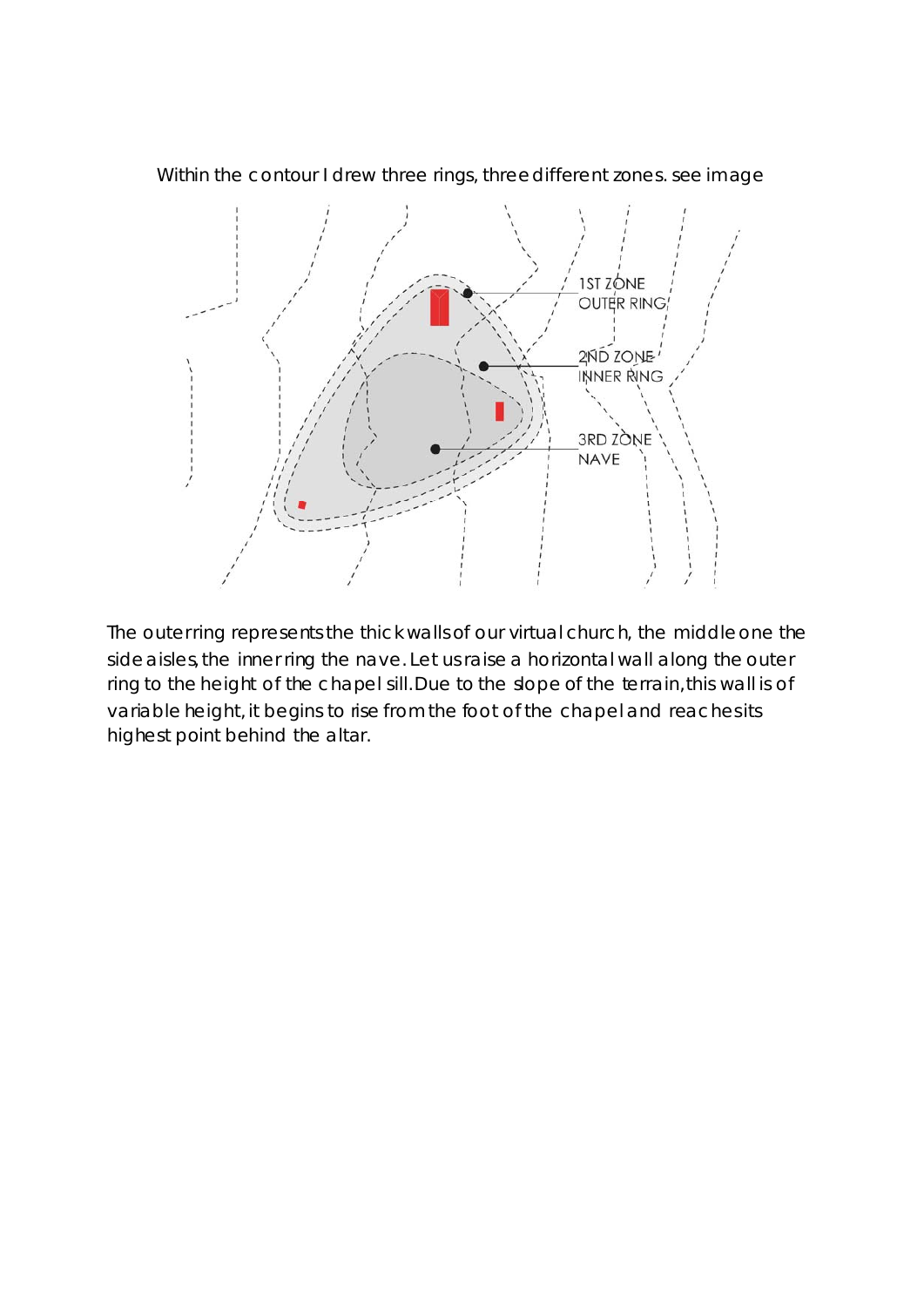

This wall body can suddenly fulfill several functions. On one hand it gives a tangible contour to our outdoor church and on the other hand it protects the altar space. This segment of the contour is an arc approximating a parabola. There are several gestures. Looking outward, it is an opening gesture that shows that its receptive capacity is infinite. This form is capable of bridging the gap in the number of people at the mass, whether ten or a thousand people. Of course, the only focus of this parabolic arc is the altar. The arc is also similar to reflectors, with the parabolic mirror reflecting the focal point in parallel lines, naturally amplifying the preacher's voice.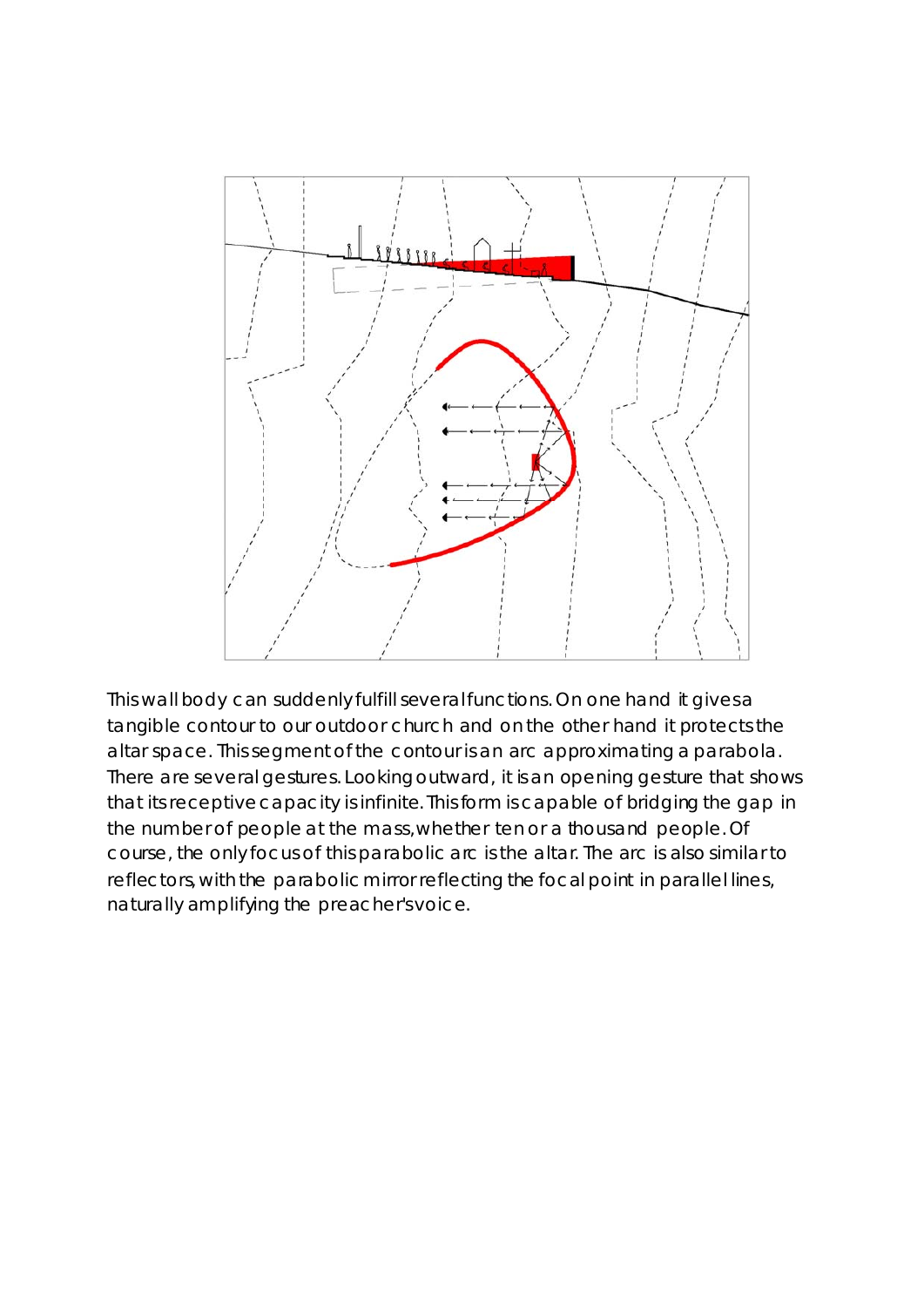

In addition to the many benefits of the wall arch, it also has a disadvantage. The forest behind the altar is completely obscured, the natural connection becomes one-way, and from the east, our small open-air church shows a closed temple body. The recently built Illak Forest Chapel also shows that nature is less obscured by the more airy, linear features. The wall body becomes a beam in an arch, so that it continues to carry its benefits, but it becomes airier, with nature slipping through underneath and the path coming from the south. By duplicating the beams, a bridge is formed like a white halo behind the altar. In this form, this object can perform several functions. It can be a gallery, or, on larger occasions can give place to the children's choir above the altar. Between masses, it can function as a mini-Calvary route, with stations in the form of fine art on the walls of the arch. This artwork that has undergone multiple metamorphoses - referred to as the "halo bridge" - has been endowed with many meanings and functions, but it still makes a determined and vigorous gesture towards both religion and nature.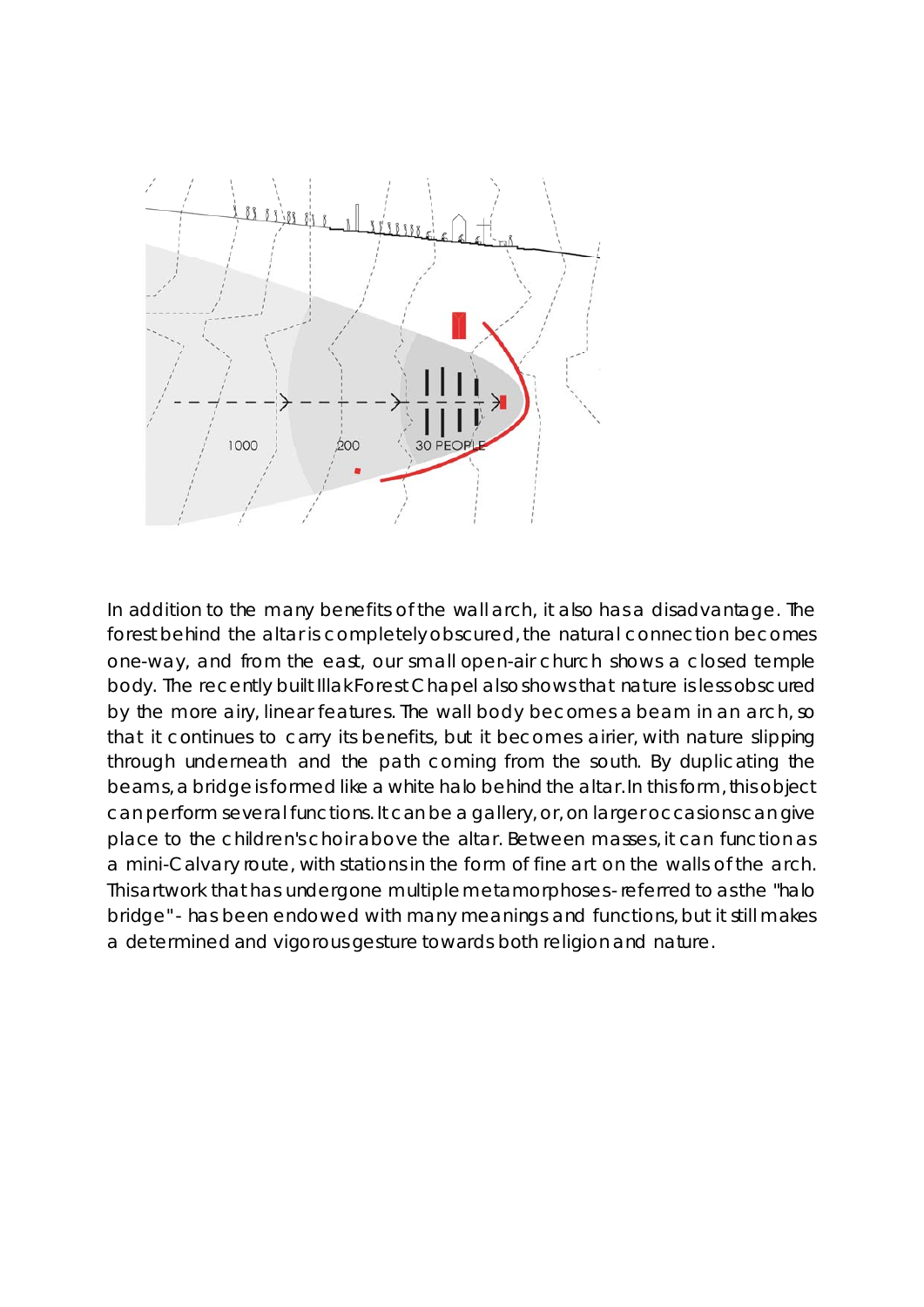

In addition to the dominant appearance of the halo bridge, all other architectural and landscape gestures are pushed into the background, so they gently adapt to the natural conditions while fulfilling their function. There is no need to do much ground work, the terrain, luckily descends to the altar, forming into a classic auditorium. The support walls that follow the stairs are lined as the contour lines. Dividing the meter line to eight part the contours gives you a comfortable 12.5cm high staircase. Thin (15cm wide) support walls run in the middle " side aisle" ring, while thickened support walls run in the inner "nave" zone. The widening discreetly indicates that we have already entered the innermost, intimate zone and are wide enough for seating. There is no need for special design for the benches, the new solid wood benches that are around Normafa are perfectly suited for the masses in their appearance, fitting visually into the image of Normafa.

The altar: as it can be read in the introduction, in this concept the three pillars of the three places of worship, like the Trinity, want to show a strong bond. The memorial stones and bricks collected over the years could not only create a beautiful and strong altar body in physical form, but they would also carry the story spiritually. It would be a good example of the bond and cooperation of the people.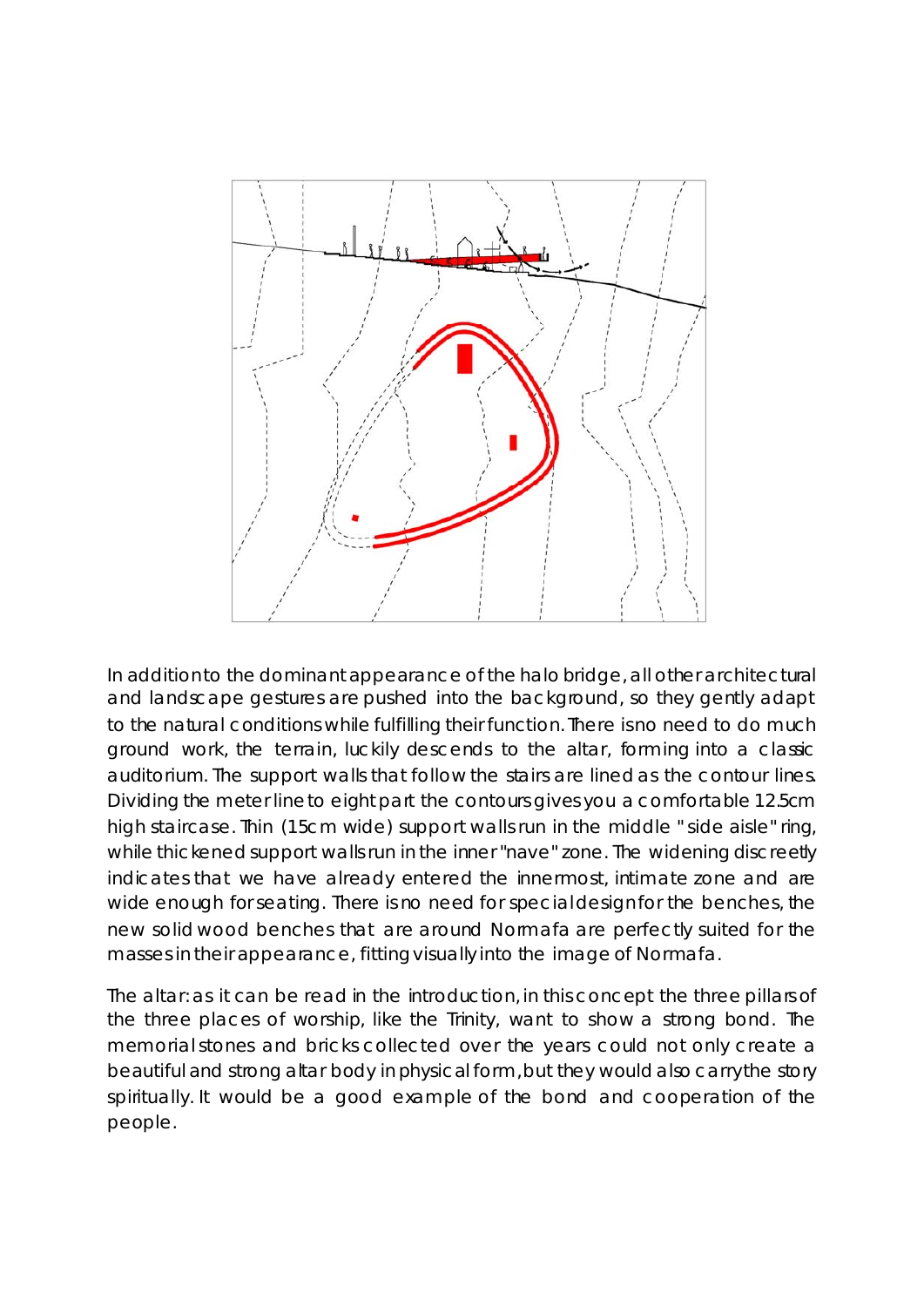The belfry, following the example of the altar, also built of memorial stones with the donation bell and a lit glass cube on top.

## structures:

The halo bridge's cantilever can be implemented with reinforced concrete structure. The underground reinforced concrete strip foundation, balances the double wall arch, above ground level only supported at the two end points. Its surface is of visible concrete quality, it is colored in its material with the most natural white color, so the paint does not clog the concrete's surface texture, with its natural mistakes. The Stations are placed on the parapet walls by

concrete formwork as relief sculptures. It is advisable to coat the surface with a matte impregnator for durability of the surface. The floor of the bridge is coated with transparent non-slip synthetic resin sprayed with quartz sand. A pre-form atted conduit system is provided for the required lighting and sound system.

The altar stands on its own floating foundation. The memorial bricks are bonded to each other with antifreeze adhesive mortar. The final surface requires sanding and impregnation coating.

The belfry, like the altar, is built on a floating foundation with adhesive mortar up to three meters high. The bell is to be placed in an enclosed wire frame, and fixed to the stone pylon by anchoring. Above the bell, the luminaire is a cube of opal glass glued to a wire frame. Its top plate is covered with a solar panel. As a solar lamp, it is the most economical solution in the middle of a meadow, so it requires no power or automation control.

The stairs with steps of 12,5 cm follow the original slope of the terrain. The elements of the support wall are made of prefabricated concrete. On site, they are to be laid on suitable gravel beds and leveled concrete foundations. At certain points feet lamps are implemented in the concrete, for which electrical conduits must be laid. The space between the support walls must be filled with soil and lawn.

The original state of the chapel building is preserved on archive photos. A more articulate plaster structure can be seen than on the present one, and the eaves also show a smaller, more proportionate picture. In the event of a refurbishment, restoring the original look would also worth some consideration.